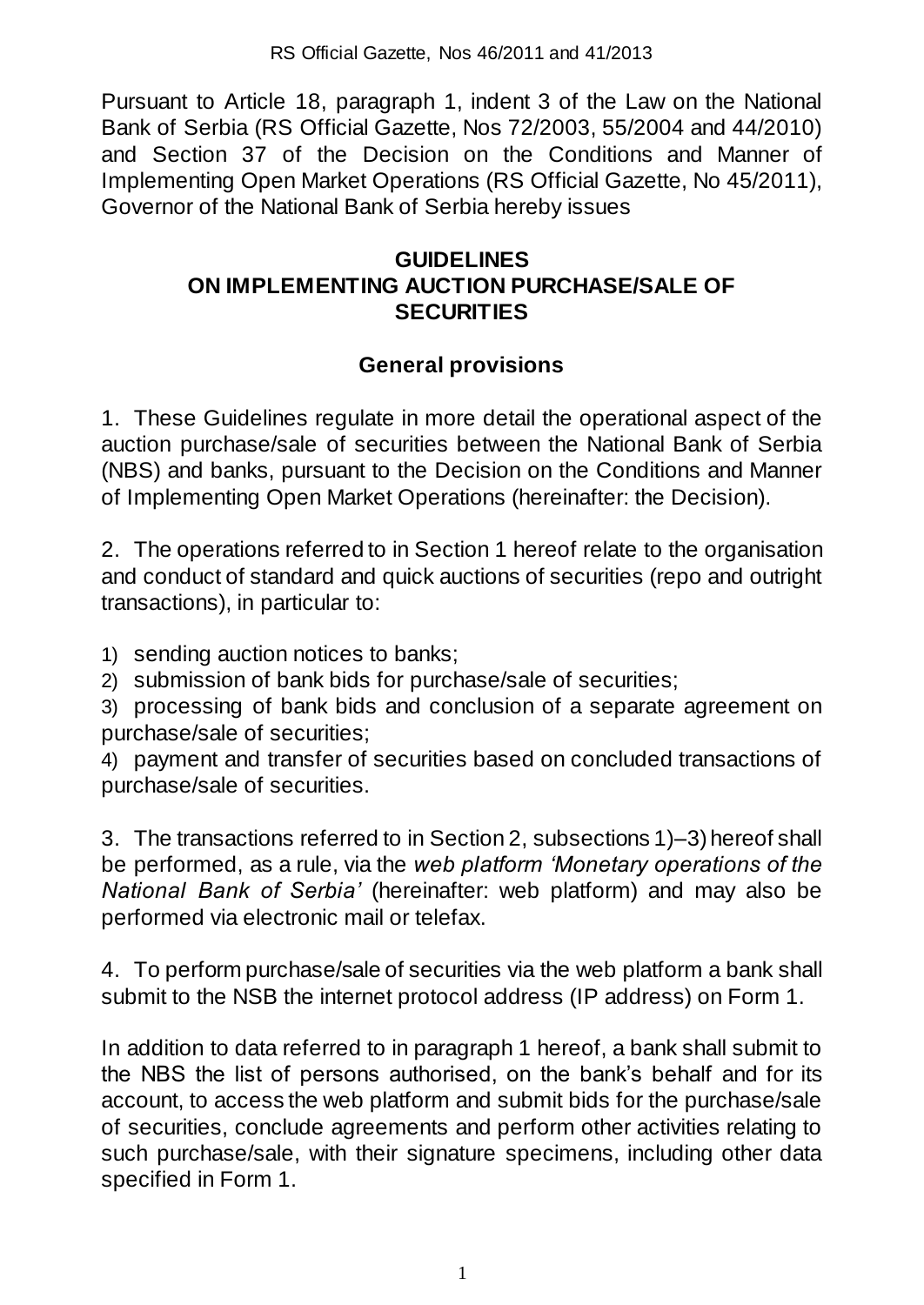A bank shall without delay notify the NBS of any change in data referred to in paragraphs 1 and 2 hereof.

#### **Auction notice**

5. Based on the decision to organise a securities auction (hereinafter: auction decision), the NBS shall submit to banks the auction notice as a rule one business day before the standard auction and/or on the day of quick auction. The auction notice shall contain in particular: the auction number, auction date and time, type of securities, type of auction, type of transaction, deadline for bid submission, etc.

The notice referred to in paragraph 1 hereof shall be submitted via the web platform and email, and may be published on NBS's electronic service pages (Reuters and Bloomberg).

### **Submission of bank bids**

6. A bank wishing to participate in an auction, at the time specified in the auction decision, shall submit to the NBS via the web platform its bid for the purchase/sale of securities (hereinafter: bid), which contains the basic elements regarding the type of transaction and type of auction, as well as other elements from the auction decision.

A bank shall specify in the bid the number of securities and the interest rate at which it is willing to trade. In case of a repo transaction with a bank selling securities, the bank shall also specify the ISIN of securities being sold in accordance with the auction decision.

At outright auctions, a bank may specify in the bid the data on the number of securities and the price at which it is willing to trade – if so envisaged by the auction decision.

Notwithstanding paragraph 1 hereof, if due to technical problems in operation of the web platform a bank cannot submit the bid as specified in that paragraph – the bid shall be submitted by email at: [operacije.trziste@nbs.rs](mailto:operacije.trziste@nbs.rs) or by telefax at: +38111333-8207 (if the bid cannot be submitted by email due to technical reasons). The bid submitted by telefax and email must be submitted by the bank's authorised person.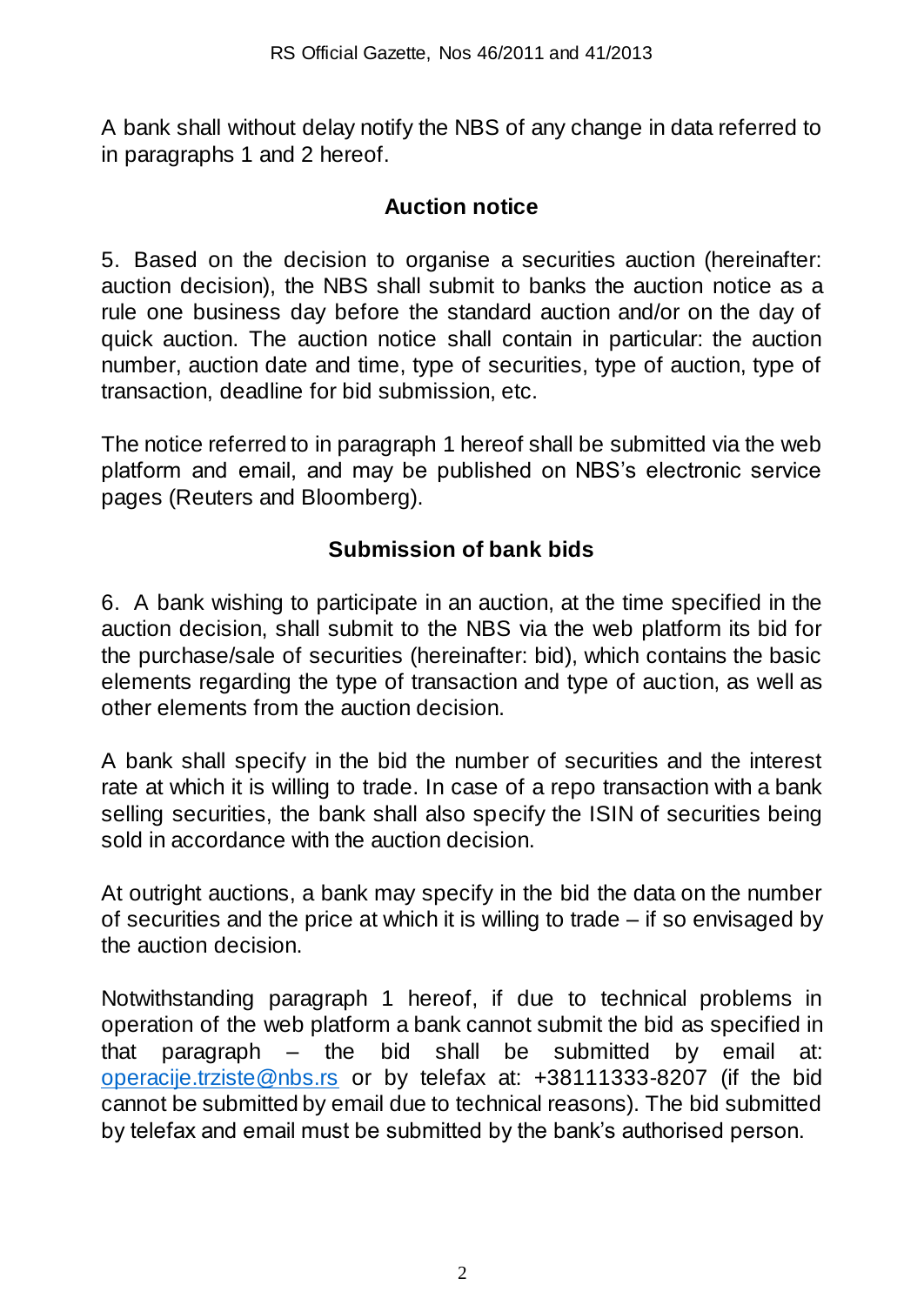7. Bids not submitted within the timeframe specified in the auction decision shall not be processed.

If the timeframe for the submission of bids has been extended in line with the Decision, the NBS shall notify banks of such extension via the web platform (if technically feasible) and by email.

8. A bank may modify or cancel the bid within the timeframe for bid submission specified in the auction decision.

Modifications and cancellation of bids shall be performed in the manner for bid submission as specified by Section 6 hereof.

9. A bank shall be responsible for bid validity and accuracy.

The NBS shall not accept for processing any bid which is submitted out of time or contains incomplete data, or if other requirements prescribed for bid submission are not fulfilled.

#### **Bid processing and separate agreement**

10.Bids shall be processed in line with the Decision, including the ranking of bids and the allotment of securities to banks.

11.The separate agreement on the purchase/sale of securities between the NBS and a bank (hereinafter: separate agreement) shall be deemed concluded once the NSB accepts the bank's bid in whole or in part, and shall be valid without the signature of parties thereto.

The basic elements of the separate agreement are specified in Forms 2 and 2a – for repo transactions, and Form 3 – for outright transactions.

12.The NBS shall submit the separate agreement, as a rule via the web platform, to the bank whose bid was accepted in whole or in part.

If due to technical problems in operation of the web platform it is not possible to submit the separate agreement to the bank as specified in paragraph 1 hereof, the NBS shall submit the separate agreement to the bank via email or telefax if due to technical reasons the agreement cannot be sent by email.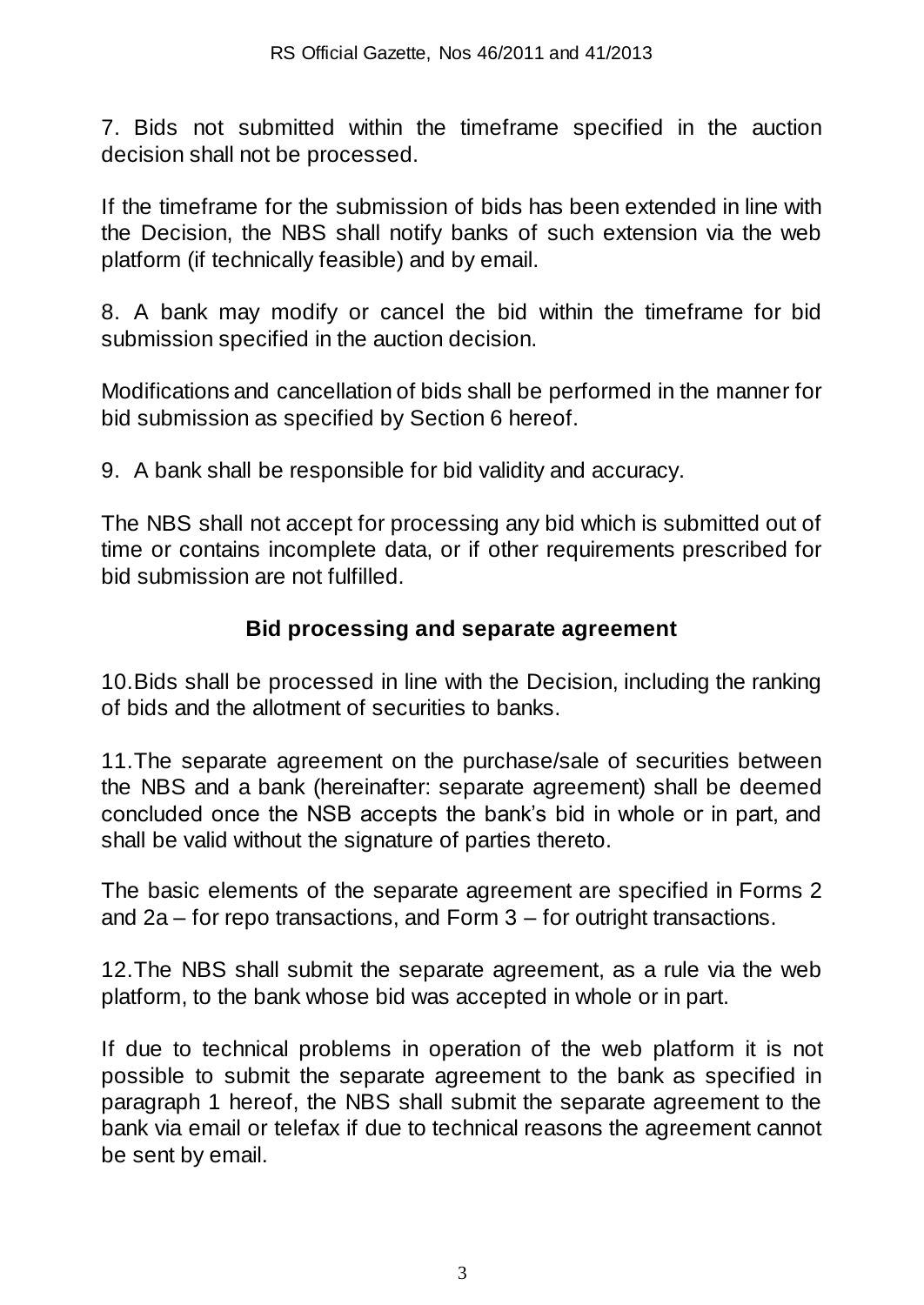# **Settlement of obligations**

13.The NBS and a bank shall settle their obligations in accordance with the separate agreement and the master agreement on the purchase/sale of securities.

14.The clearing and settlement of liabilities and receivables in securities and cash, arising from transactions of purchase/sale of securities concluded in accordance with the Decision and these Guidelines, shall be performed as specified by regulations of the Central Securities Depository and Clearing House, based on the securities transfer order and the payment order submitted to the Depository by the bank and/or the NBS.

To meet the requirements for clearing and settlement referred to in paragraph 1 hereof, the buyer and seller of securities shall, on the date of purchase and repurchase of securities, settle their financial obligations and obligations arising from the transfer of securities, in accordance with the concluded separate agreement.

15.Banks shall credit the proceeds generated from securities and amounts based on the pay-out of part of the nominal value of securities being subject to a repo transaction, paid during the transaction period, to the NBS's account "Primary issue under open market operations" (PI under OMO), account number 908-88107-79, which is opened in RTGS, within timeframes determined by the Decision.

The crediting of proceeds referred to in paragraph 1 hereof shall be made via the electronic message MT 103 or MT 202, under the SWIFT standard, credit reference number: 6-439906-000000000, via the RTGS, in line with NBS' regulations on payment transactions.

16.If obligations arising from concluded transactions of the purchase/sale of securities fall due on a non-business day, they shall be settled the first business day after falling due.

Business days are those days when interbank payments with the NBS are executed, in line with regulations on operations of the NBS RTGS and the clearing system.

17.Monetary obligations arising from concluded transactions of purchase and sale of securities shall be executed in dinars.